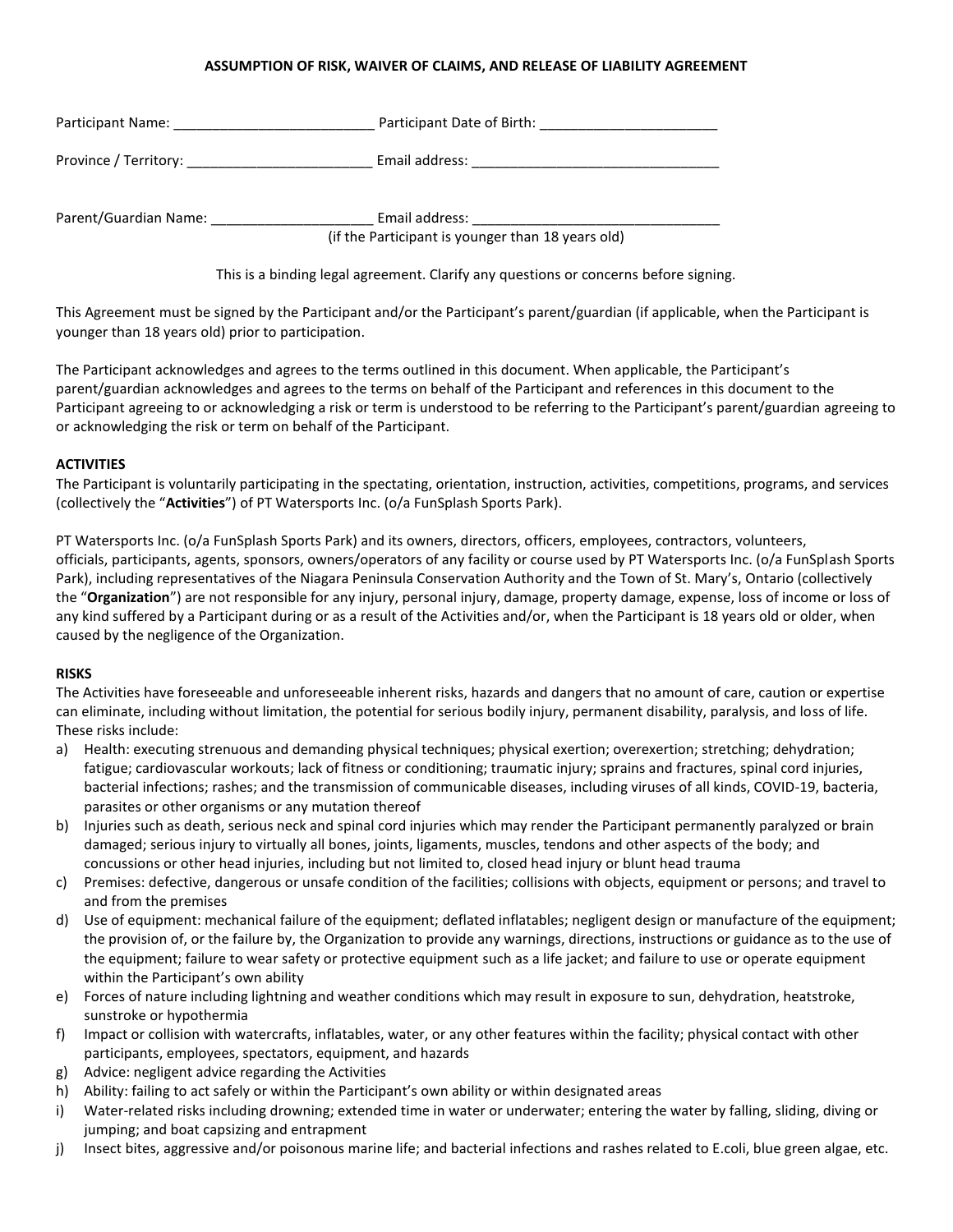(known or unknown)

- k) The Participant's conduct and conduct of other persons including any physical altercation between participants
- l) Travel: travel to and from the Activities

 $\Box$  The Participant accepts the inherent physical risks

COVID-19. The COVID-19 disease has been declared a worldwide pandemic by the World Health Organization and is extremely contagious. The Organization has put in place preventative measures to reduce the spread of COVID-19; however, the Organization cannot guarantee that the Participant will not become infected with COVID-19. Further, participating in the Activities could increase the Participant's risk of contracting COVID-19 or any other contagious disease.

COVID-19 Protocol. The Organization may develop COVID-19 protocols to which all participants must adhere. The Participant has reviewed the COVID-19 protocols and, when applicable, responded to any COVID-19 questionnaire or compliance declaration provided to the Participant by the Organization. The Organization has the discretion to remove the Participant from the Activities if the Participant does not comply with the protocols.

 $\Box$  The Participant accepts the COVID-19 risks and the COVID-19 protocols

Negligence. The Organization may be negligent, which may include failure by the Organization to take reasonable steps to safeguard or protect the Participant from the risks, dangers and hazards associated with participation in the Activities.

> $\Box$  The Participant accepts that the Organization may be negligent (**check only if the Participant is 18 years old or older**)

## **TERMS**

In consideration of the Organization allowing the Participant to participate in the Activities, the Participant agrees:

- a) That the Participant is not relying on any oral or written statements made by the Organization or their agents, whether in a brochure or advertisement or in individual conversations, to agree to participate in the Activities
- b) That when the Participant practices or trains in their own space, the Participant (or the Participant's parent/guardian, if applicable) is responsible for the Participant's surroundings and the location and equipment that is selected for the Participant
- c) That the Participant's mental and physical condition is appropriate to participate in the Activities and the Participant (or the Participant's parent/guardian, if applicable) assumes all risks related to the Participant's mental and physical condition
- d) To comply with the rules and regulations for participation in the Activities
- e) To comply with the rules of the facility or equipment
- f) That if the Participant observes an unusual significant hazard or risk, the Participant will remove themselves from participation and immediately bring their observations to a representative of the Organization
- g) The risks associated with the Activities are increased when the Participant is impaired and the Participant will not participate if impaired in any way
- h) That it is the Participant's (or the Participant's parent/guardian, if applicable) sole responsibility to assess whether any Activities are too difficult for the Participant. By the Participant commencing an Activity, the Participant (or the Participant's parent/guardian, if applicable) acknowledges and accepts the suitability and conditions of the Activity
- i) That COVID-19 is contagious in nature and the Participant may be exposed to, or infected by, COVID-19 and such exposure may result in personal injury, illness, permanent disability, or death
- j) That the Participant (or the Participant's parent/guardian, if applicable) is responsible for choosing the Participant's safety or protective equipment and the secure fitting of that equipment

# **ACTIVITIES STATUS**

The Participant (and the Participant's parent/guardian, if applicable) agrees that the Organization has the discretion to cancel or modify the structure of any Activities due to a public health or safety issue, which may include removing specific disciplines or age groups from a competition, changing a competition format, or changing the manner in which individuals become eligible to participate.

The Participant (and the Participant's parent/guardian, if applicable) agrees that the Organization may implement and enforce guidelines for participation that may include adhering to 'Return to Play' protocols, signing declarations of compliance, or requiring that personal protective equipment be worn by Participants (and their parents/guardians, if applicable). The Organization has the discretion to remove any Participant (and their parents/guardians, if applicable) who does not comply with the Return to Play protocols, sign a declaration, or wear personal protective equipment. When required, the Participant is responsible for providing their own personal protective equipment.